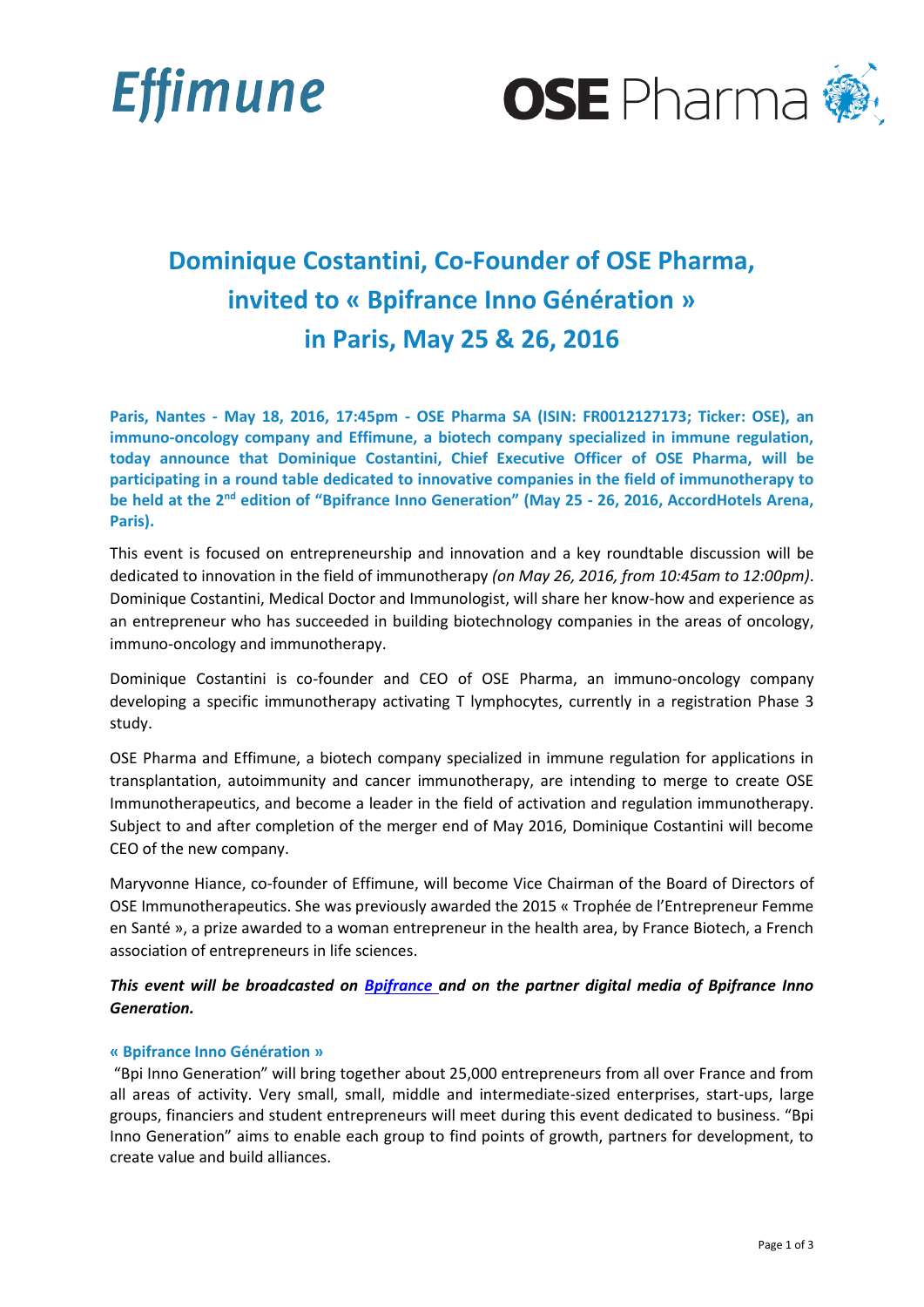



## **ABOUT THE MERGER BETWEEN OSE PHARMA AND EFFIMUNE**

**On February 24, 2016, OSE Pharma and Effimune announced a proposed merger to create OSE Immunotherapeutics, a significant immunotherapy player. The terms of the merger will be submitted for approval to the shareholders of the two companies during the next General Meetings: on May 30, 2016 for Effimune and on May 31, 2016 for OSE Pharma.**

The objective of the merger is to create a new international enterprise that offers innovative immunotherapies based on the activation or regulation of the immune system. This new generation of products is optimized to better target key receptors of the activation or regulation of immune response and allow a durable therapeutic effect. The new company will benefit from a balanced portfolio that would open up major avenues to growth and have a financial visibility of about two years to advance its projects toward greater attractiveness**.**

**OSE PHARMA** is a biotechnology company that designs and develops cancer immunotherapy treatments aimed at re-educating the immune system to fight cancer while preserving patients' quality of life. The Company is conducting a Phase 3 registration trial in Europe and the U.S. for its lead product, Tedopi®, in the treatment of NSCLC.

OSE Pharma is listed on Euronext Paris (ISIN: FR0012127173; Mnemo: OSE).

For more information, please visi[t www.osepharma.com](http://www.osepharma.com/)

**EFFIMUNE** is a biotech company specialized in immune regulation for applications in transplantation, autoimmunity and cancer immunotherapy. The originality of Effimune's therapeutic strategy, compared to conventional immunosuppression, is the modification in the balance between effector and regulatory immune cells. The biological drugs Effimune develops are aimed at restoring the natural balance of these cells by targeting the molecular checkpoint.

The expertise of the company lies in its ability to identify new therapeutic targets and develop effective biomolecules for the pharmaceutical industry by guaranteeing the manufacture of pilot and clinical batches and by validating preclinical and clinical proofs of concept.

For more information, please visit: [www.effimune.com](http://www.effimune.com/)

### **Contacts**

**OSE Pharma SA** Dominique Costantini, CEO [dominique.costantini@osepharma.com](mailto:dominique.costantini@osepharma.com) Mob : +33 6 13 20 77 49

Alexis Peyroles, CFO & BD [Alexis.peyroles@osepharma.com](mailto:Alexis.peyroles@osepharma.com) Mob : +33 6 11 51 19 77

**Effimune**  Maryvonne Hiance, Chairman Tel : +33 (0) 240 412 834 Mobile : 33 (0) 680 060 183 mhiance@effimune.com

**Media contacts Citigate Dewe Rogerson**  Laurence Bault [laurence.bault@citigate.fr](mailto:laurence.bault@citigate.fr) +33 1 53 32 84 78

**Alize RP** Florence Portejoie & Caroline Carmagnol [osepharma@alizerp.com](mailto:osepharma@alizerp.com) +33 6 47 38 90 04

**Consilium Strategic Communications** Chris Gardner / Matthew Neal / Hendrik Thys [OSEPharma@consilium-comms.com](mailto:OSEPharma@consilium-comms.com) +44 (0) 20 3709 5700

**Rx Communications Group, LLC** Melody Carey [mcarey@rxir.com](mailto:mcarey@rxir.com) + 1 917-322-2571

**Acorelis Gilles Petitot** [gilles.petitot@acorelis.com](mailto:gilles.petitot@acorelis.com) +33 (0) 620 27 65 94